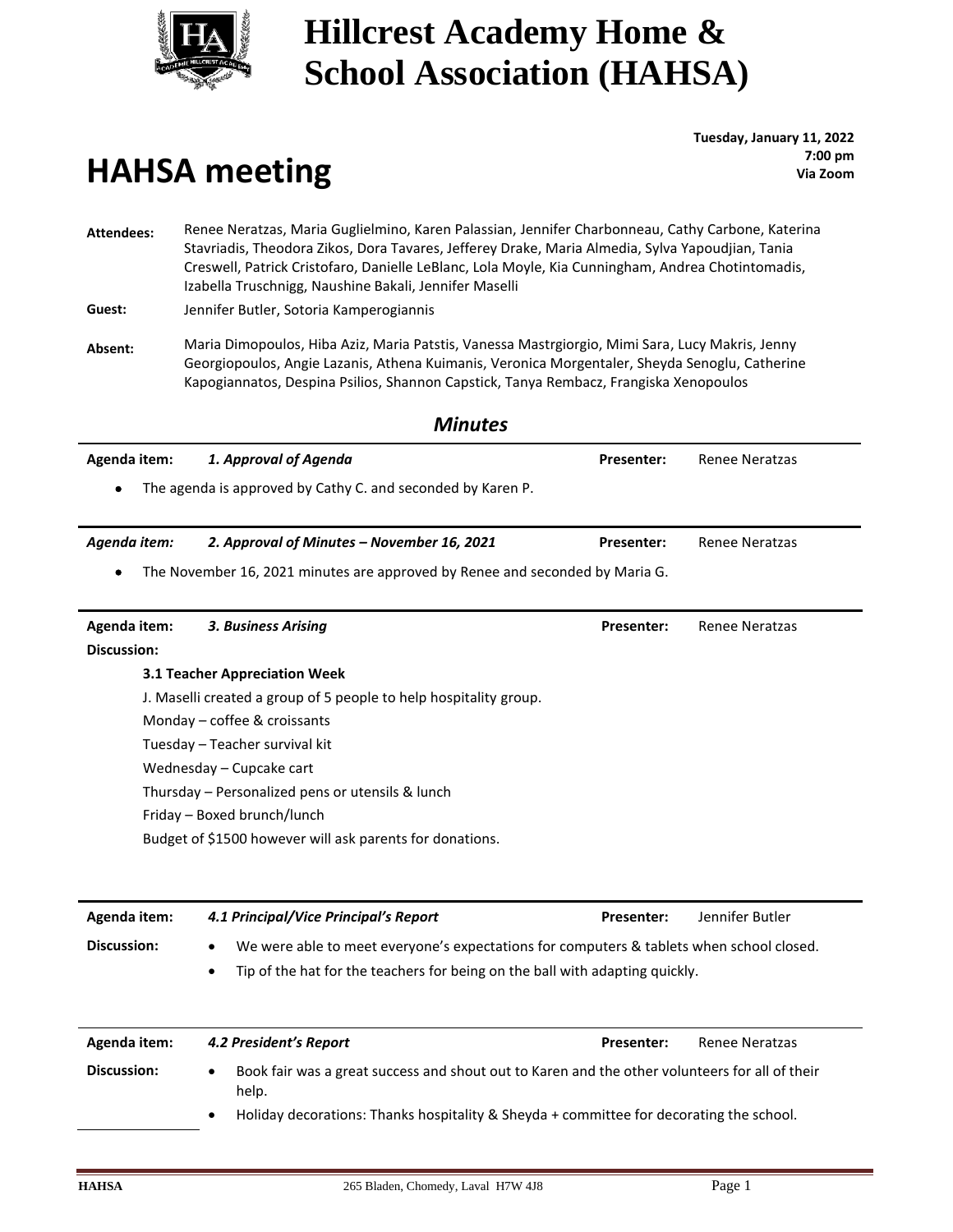

- • Punch a tree couldn't be done due to early school closure. Would like to do it when students come back.
- Brunch will be postponed to a later date. TBD with school/teacher council meeting.

| Agenda item:                                                                                                                                                                               | 4.3 Vice President's Report                                                                                                         | <b>Presenter:</b> | Sheyda Senoglu (abs) |
|--------------------------------------------------------------------------------------------------------------------------------------------------------------------------------------------|-------------------------------------------------------------------------------------------------------------------------------------|-------------------|----------------------|
| <b>Discussion:</b>                                                                                                                                                                         | Nothing to report                                                                                                                   |                   |                      |
|                                                                                                                                                                                            |                                                                                                                                     |                   |                      |
| Agenda item:                                                                                                                                                                               | 4.4 Treasurer's Report                                                                                                              | <b>Presenter:</b> | Maria Guglielmino    |
| <b>Discussion:</b>                                                                                                                                                                         | Maria screen shared the updated budget. Will need info regarding rebate cheque with Top Marks<br>$\bullet$<br>& Editions Vaudreuil. |                   |                      |
|                                                                                                                                                                                            | Will have budget copy annexed to minutes, where the afterschool budget will be as well.                                             |                   |                      |
|                                                                                                                                                                                            |                                                                                                                                     |                   |                      |
| Agenda item:                                                                                                                                                                               | 4.5 Governing Board Representative's Report                                                                                         | <b>Presenter:</b> | Theodora Zikos       |
| <b>Discussion:</b>                                                                                                                                                                         | Nothing to report                                                                                                                   |                   |                      |
| Agenda item:                                                                                                                                                                               | 4.6 Charity Director's Report                                                                                                       | <b>Presenter:</b> | Cathy Carbone        |
| Discussion:                                                                                                                                                                                | Nothing to report                                                                                                                   |                   |                      |
| Agenda item:                                                                                                                                                                               | 4.7 Fundraising Director's Report                                                                                                   | Presenter:        | Karen Palassian      |
| <b>Discussion:</b>                                                                                                                                                                         | Asks to vote with Governing Board regarding Fundscript to be used all year.<br>٠                                                    |                   |                      |
| Kathy S. asks about grad fundraisers. J. Butler mentions that as it's with the school, the teachers<br>$\bullet$<br>will be more "on hands". Will probably do the same thing as last year. |                                                                                                                                     |                   |                      |

| Agenda item: | 4.8 QFHSA Representative's Report                                                                                                                                                     | <b>Presenter:</b> | Naushine Bakali |
|--------------|---------------------------------------------------------------------------------------------------------------------------------------------------------------------------------------|-------------------|-----------------|
| Discussion:  | Nothing to report.<br>$\bullet$                                                                                                                                                       |                   |                 |
|              |                                                                                                                                                                                       |                   |                 |
| Agenda item: | 4.9 Uniform Representative's Report                                                                                                                                                   | <b>Presenter:</b> | Angie Lazanis   |
| Discussion:  | Nothing to report.<br>٠                                                                                                                                                               |                   |                 |
| Agenda item: | 4.10 Photo Representative's Report                                                                                                                                                    | <b>Presenter:</b> | Dora Tavares    |
|              |                                                                                                                                                                                       |                   | Tania Creswell  |
| Discussion:  | Options for photographers next year as Lifetouch has terrible customer service with no replies to<br>٠<br>emails. There's also the 1 pose vs. 2 pose situation we had last September. |                   |                 |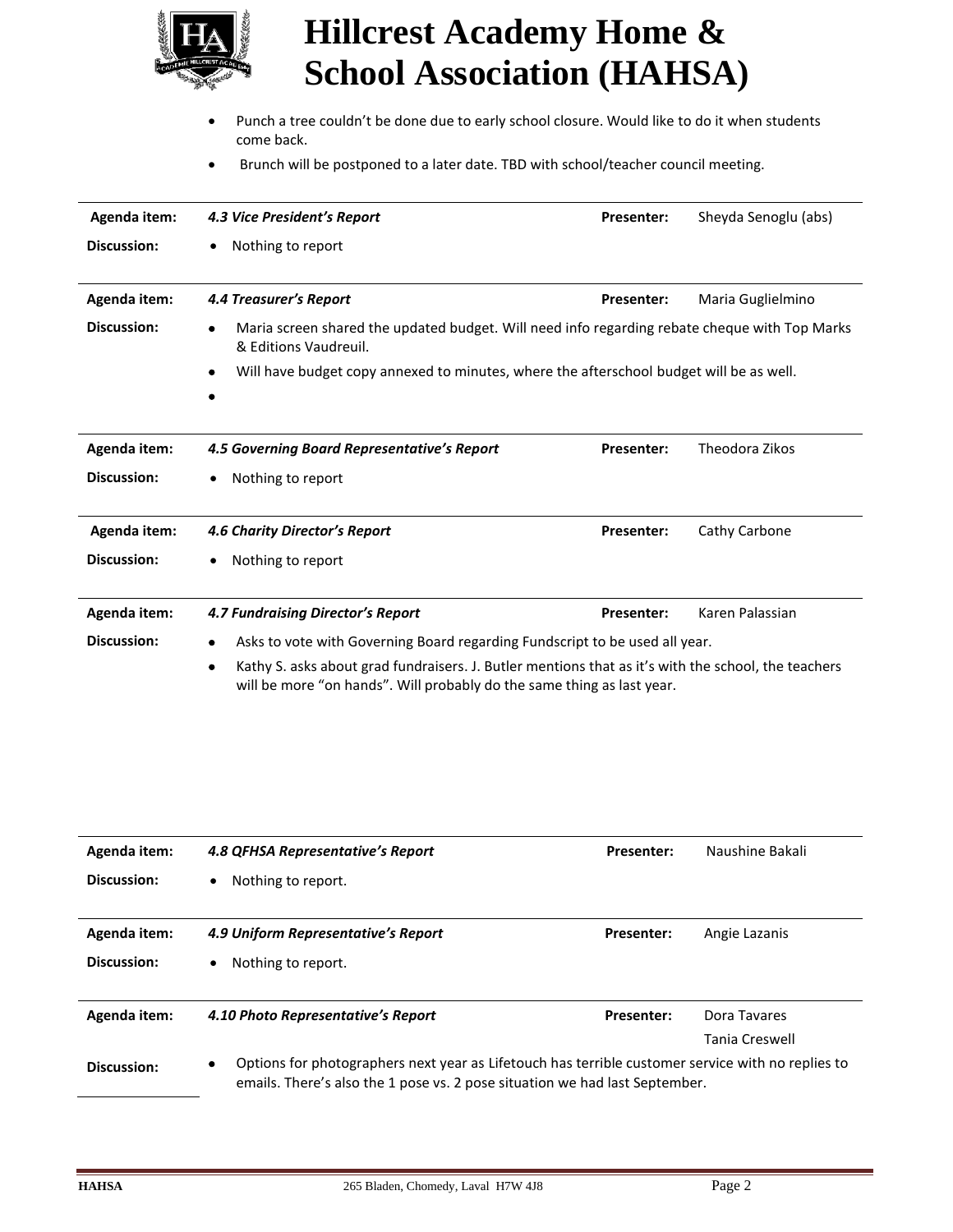

 • The requirements needed was photo quality, slightly different experience, offer different option, offer fair commission to the school. Their top 3 candidates were: Enfants Clik!, Melanie Wand and Fotoplus. A summary grid will be sent out to HAHSA members.

| Agenda item:<br><b>Discussion:</b> | 4.11 Head Volunteer<br>Nothing to report                                                                                                                                                                                                                                                                                                                                   | <b>Presenter:</b> | Kathy Stavriadis<br>Catherine<br>Kapogiannatos                                                                                                                                         |
|------------------------------------|----------------------------------------------------------------------------------------------------------------------------------------------------------------------------------------------------------------------------------------------------------------------------------------------------------------------------------------------------------------------------|-------------------|----------------------------------------------------------------------------------------------------------------------------------------------------------------------------------------|
| Agenda item:<br><b>Discussion:</b> | <b>4.12 Hospitality Directors</b><br>Nothing to report                                                                                                                                                                                                                                                                                                                     | <b>Presenter:</b> | Danielle LeBlanc<br>Kia Cunningham (abs)<br>Hiba Aziz (abs)<br>Jennifer Maselli                                                                                                        |
| Agenda item:<br>Discussion:        | 4.13 Cycle Representatives<br>Nothing to report                                                                                                                                                                                                                                                                                                                            | <b>Presenter:</b> | Pre-K: Sylva Yapoudjan<br>K: Veronica<br>Morgentaler<br><b>I:</b> Debbie Psilios<br>Patrick Cristofaro<br>II: Jefferey Drake<br>Mimi Sara<br>III: Lola Moyle<br>Sotoria Kamperogiannis |
| Agenda item:<br><b>Discussion:</b> | 5. Varia/Question Period<br>Renee mentions that evotes will be added at the end of the minutes.<br>$\bullet$<br>Kathy S. asks about the legacy for grads. J. Butler says they are working on a mural.<br>$\bullet$<br>Andrea asks about pizza days when there are closures. We will reschedule missed pizza days on<br>$\bullet$<br>days that weren't scheduled for pizza. | Presenter:        | <b>Renee Neratzas</b>                                                                                                                                                                  |
| Agenda item:<br><b>Discussion:</b> | <b>6. Date of Next Meeting</b><br>Tuesday February 15, 2021 at 7pm                                                                                                                                                                                                                                                                                                         | Presenter:        | <b>Renee Neratzas</b>                                                                                                                                                                  |
| Agenda item:<br><b>Discussion:</b> | 7. Adjournment<br>Adjournment at 7:59pm motioned by Renee and seconded by Kathy S & Danielle L.                                                                                                                                                                                                                                                                            | <b>Presenter:</b> | <b>Renee Neratzas</b>                                                                                                                                                                  |